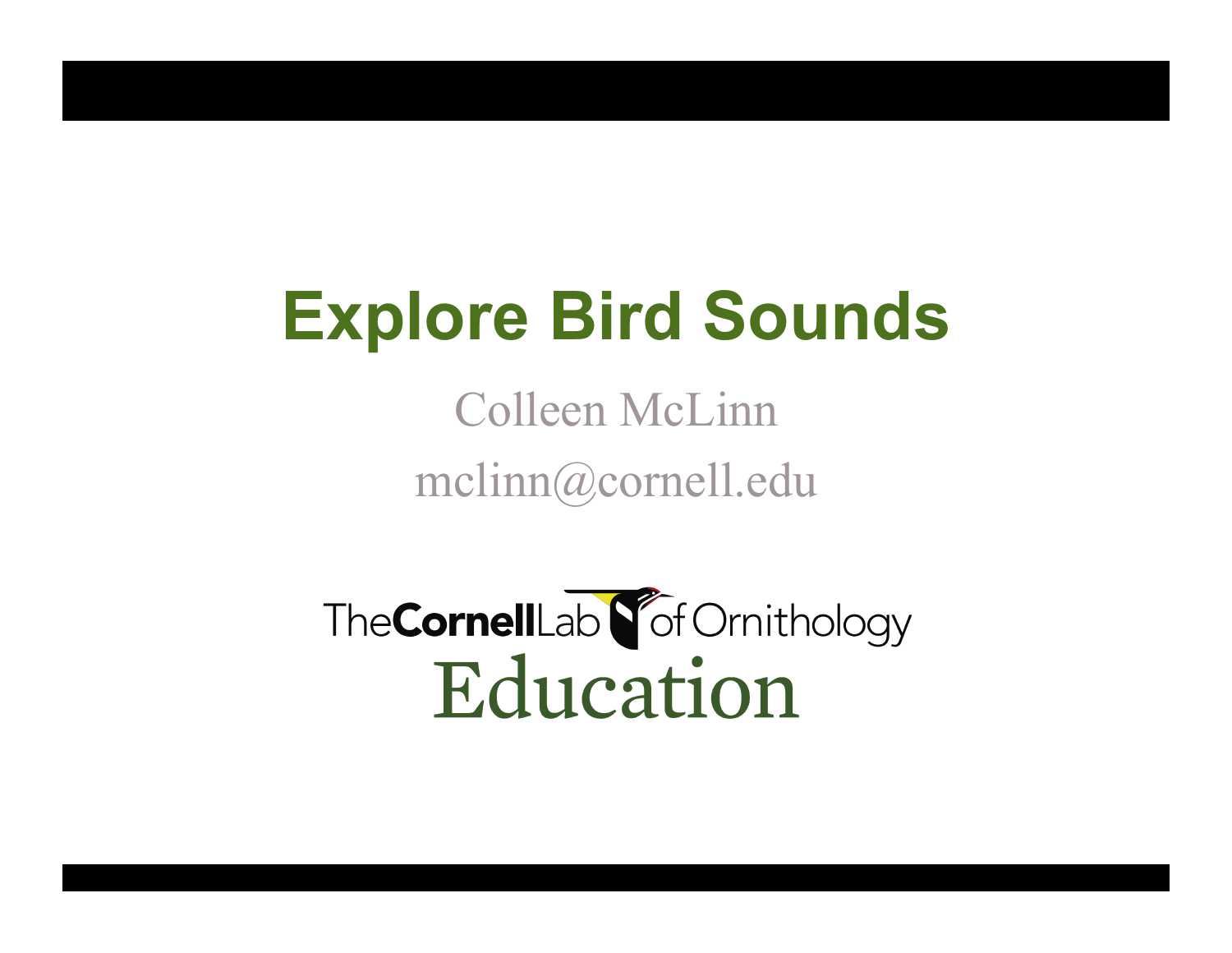# **Communicating Without Words**

- Pair up and sit or stand with your backs to one another. Don't let your partner see your cards.
- Your job is to convey the message or idea on your card using only single syllables (ba, da)
- Your partner's job is to jot down what they think is the message and why.
- Take several turns each before revealing any of the cards.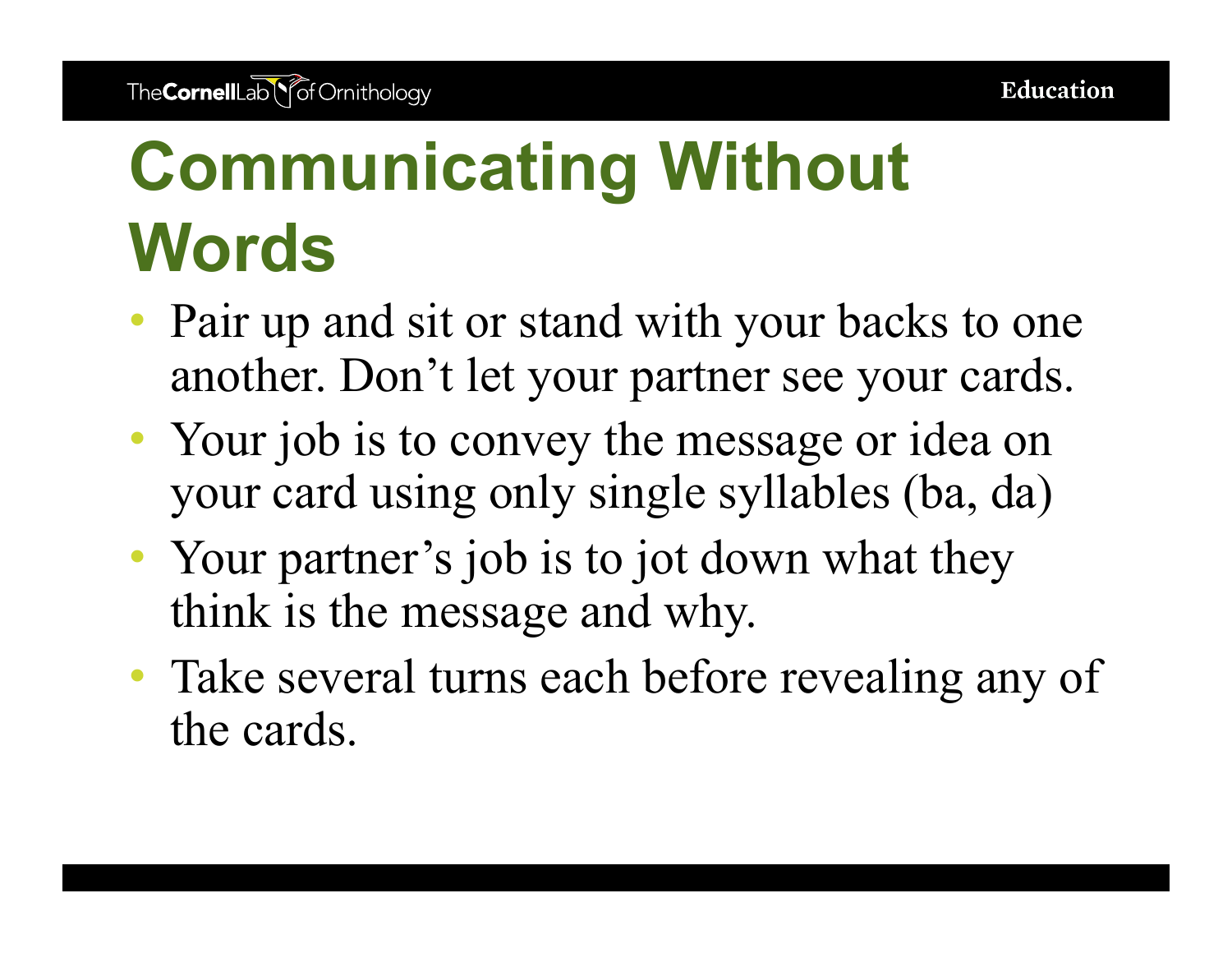# **Communicating Without Words**

• What were some ways that you varied your voice in order to communicate?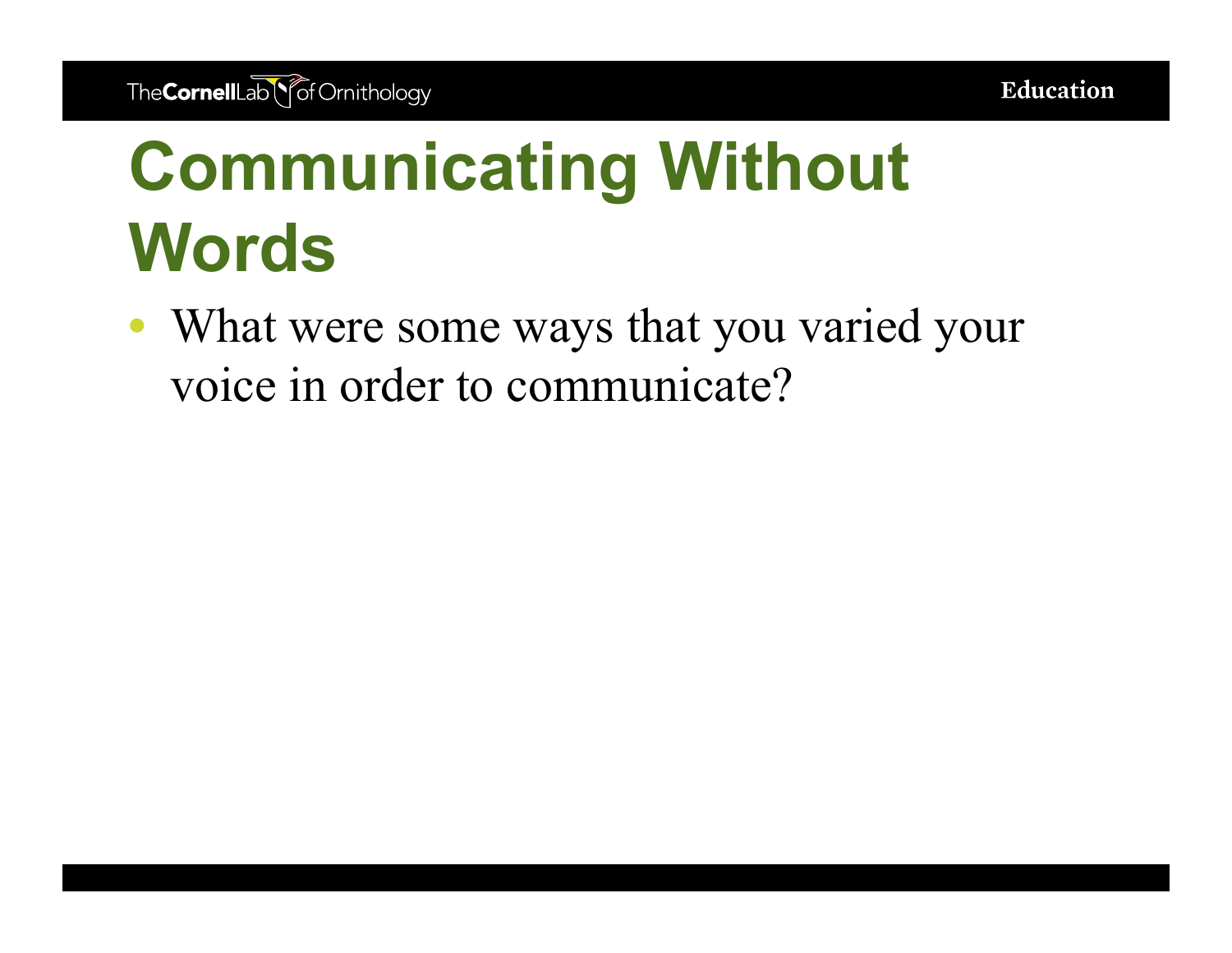- Take a blank index card and a pen or pencil.
- Listen to the sound carefully.
- Draw how you would represent the sound if you wanted to describe it visually.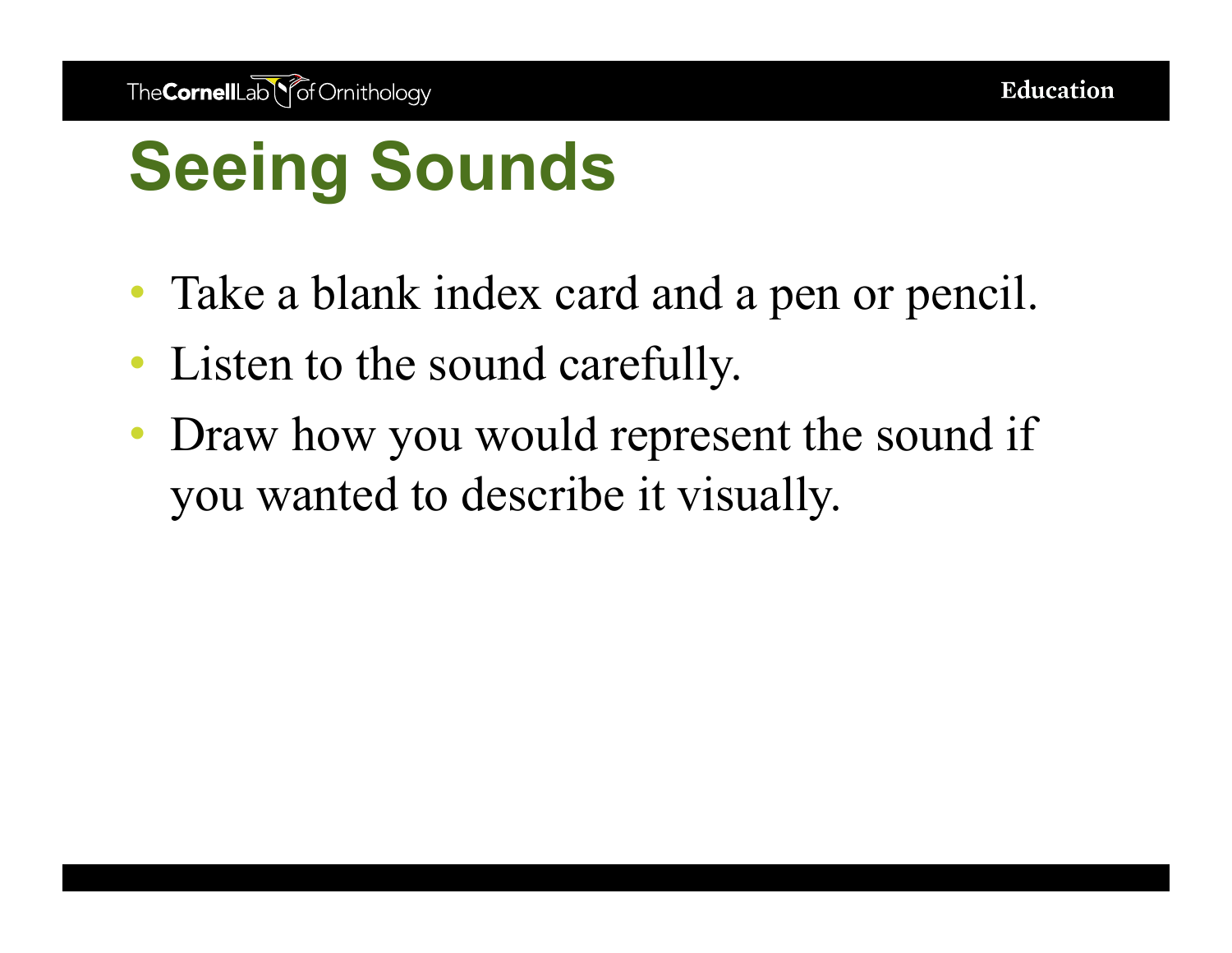**Education** 

#### **Seeing Sounds**

• Let's see some examples!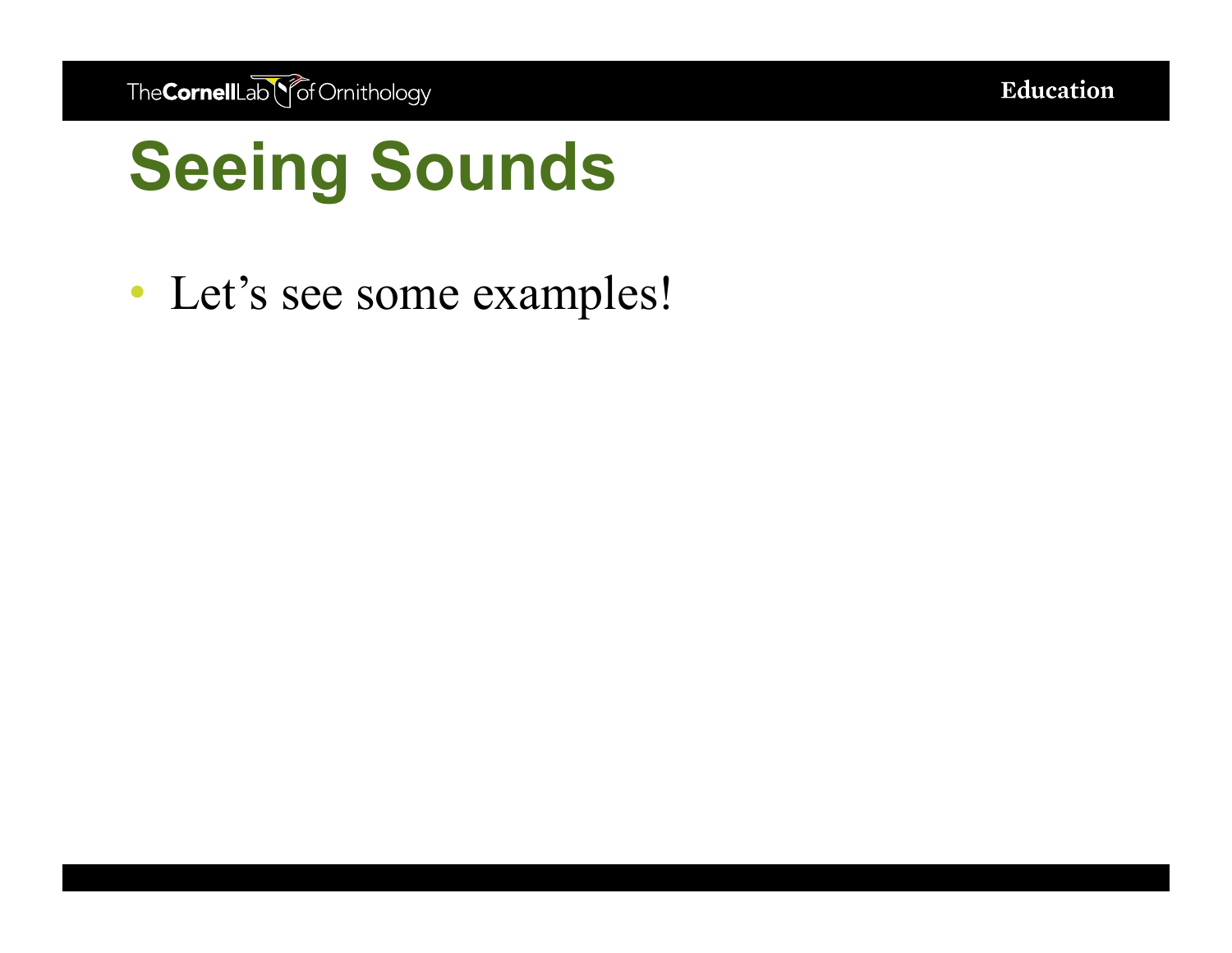• Have you seen any other representations of sound?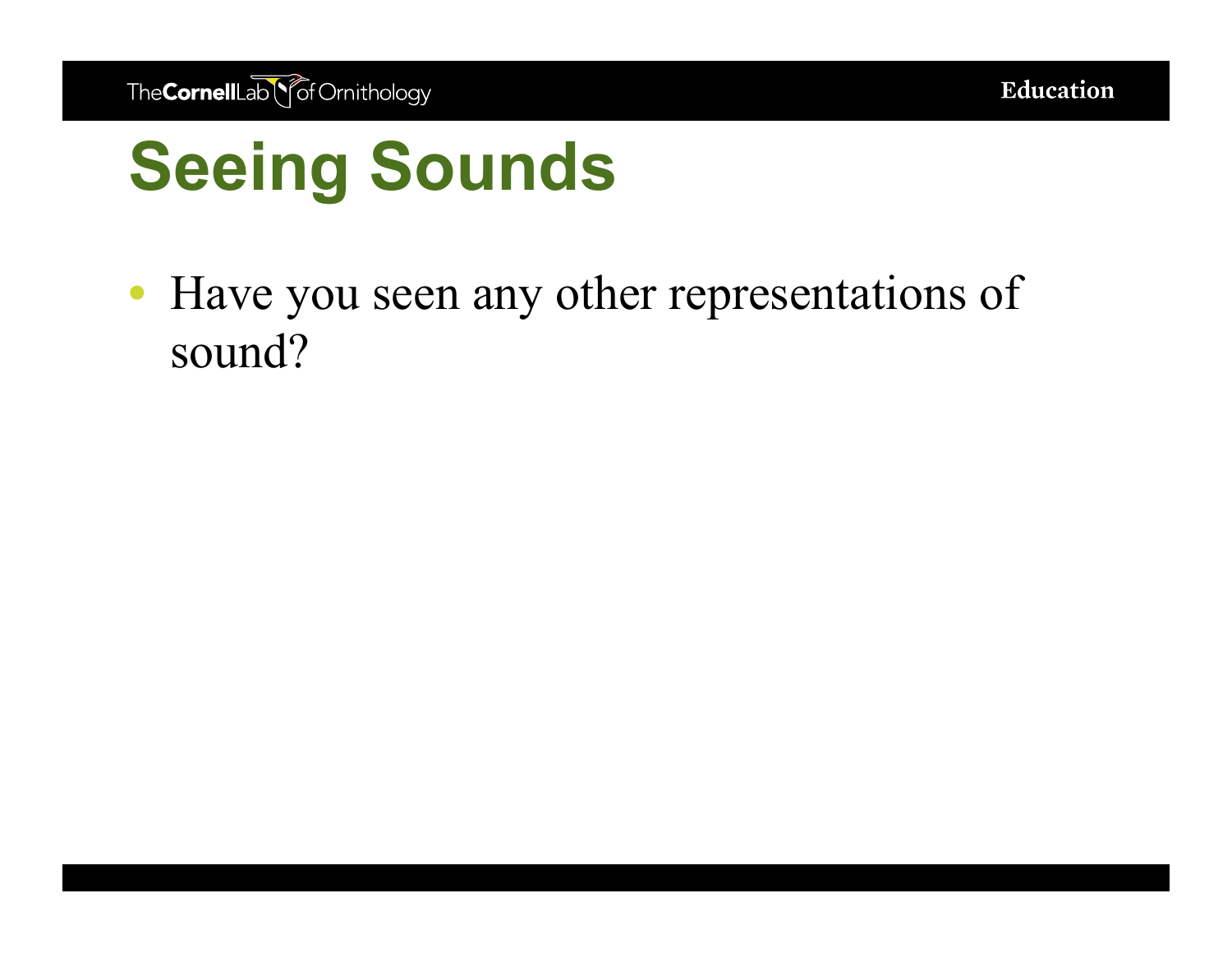- What is the horizontal axis in musical notation?
- The vertical axis?
- Did anyone draw something similar?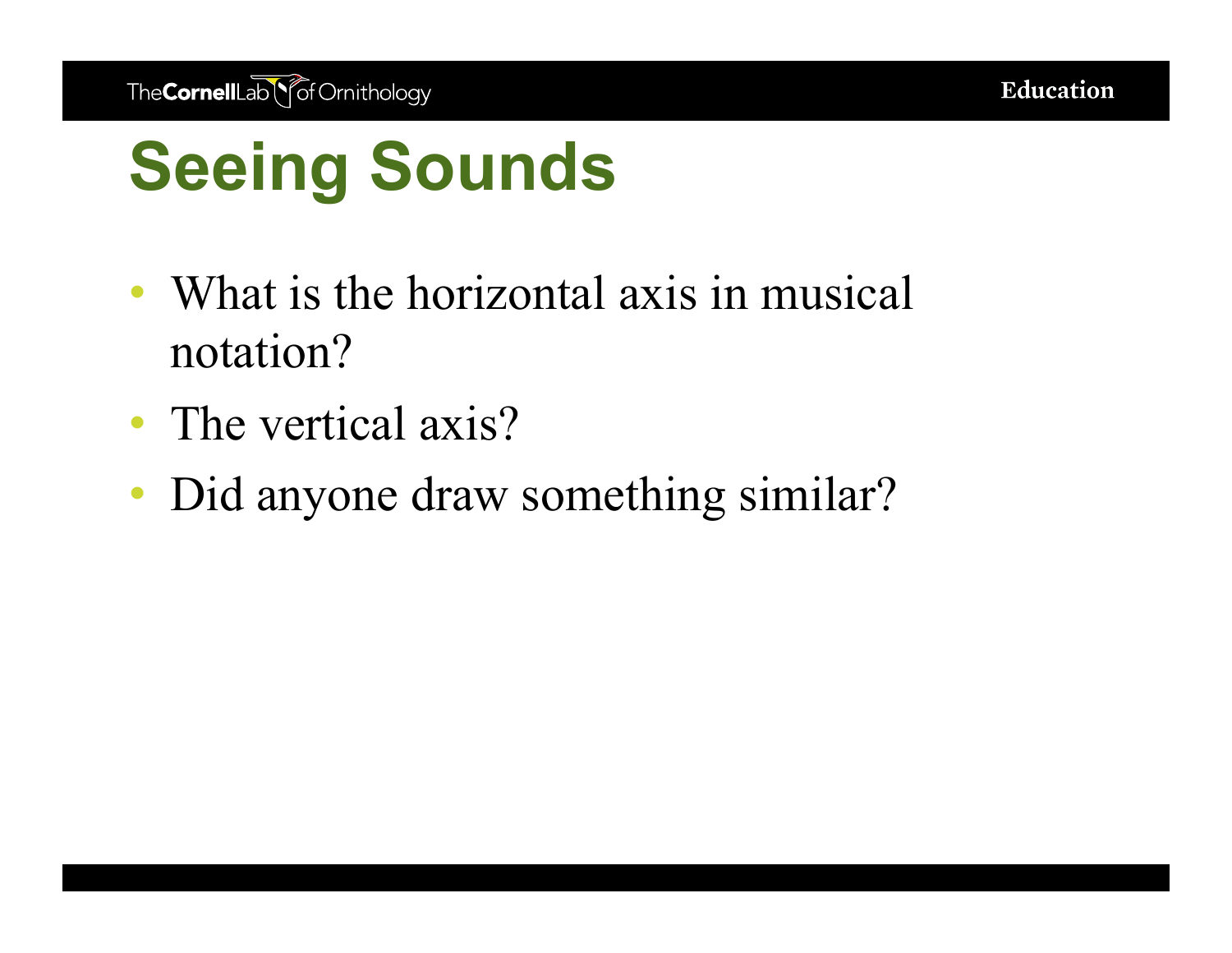

Brown-headed Cowbird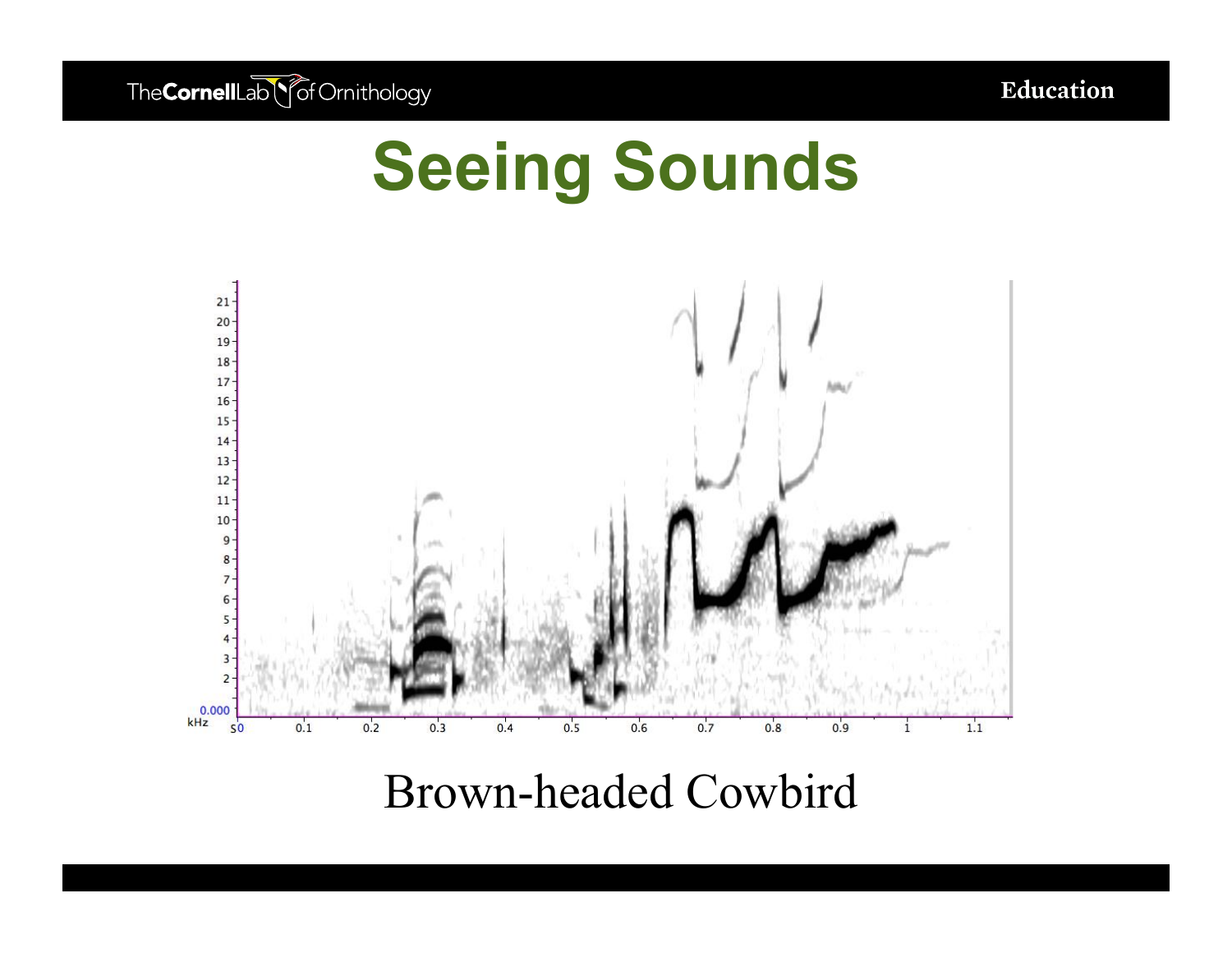- These images show how sounds of different frequency, amplitude, and duration appear in spectrograms.
- These sounds were produced by a computer.

Higher sounds appear higher on the spectrogram:



Louder tones are shown in a brighter color on the spectrogram:



Longer tones appear as longer marks on the spectrogram:

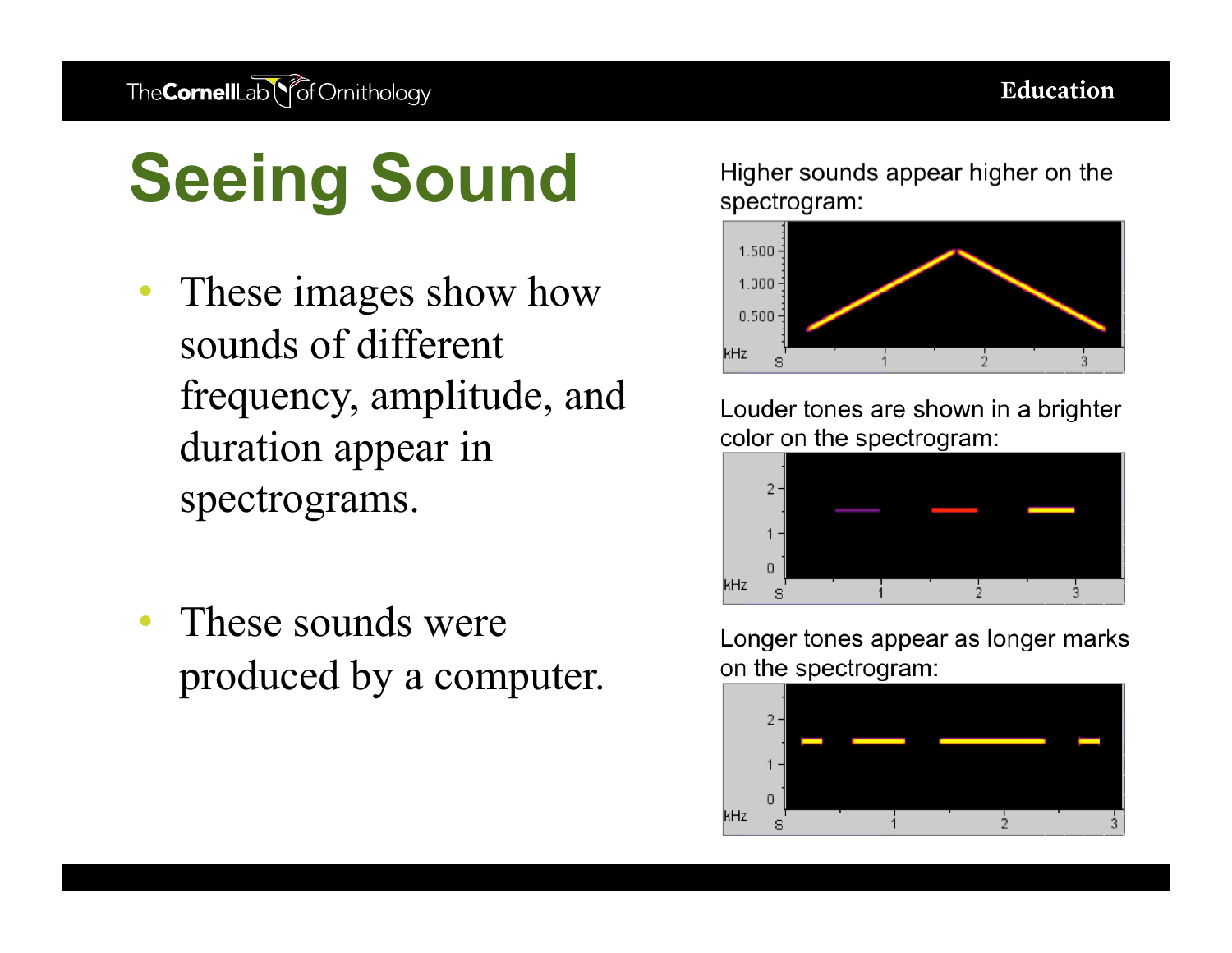- How is a spectrogram similar to musical notation?
- How is it different?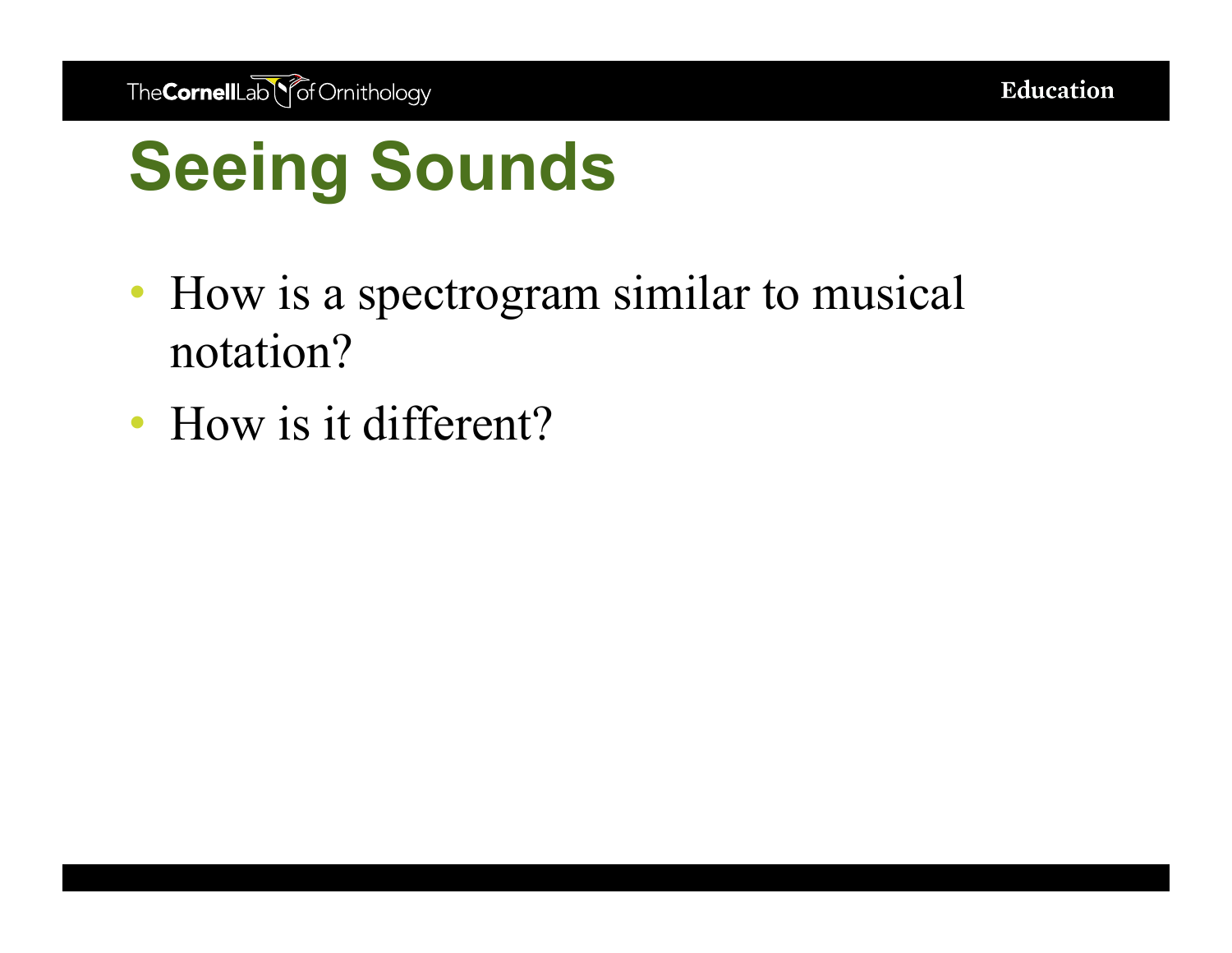#### The CornellLab \\off Ornithology

Education



#### American Crow Mallard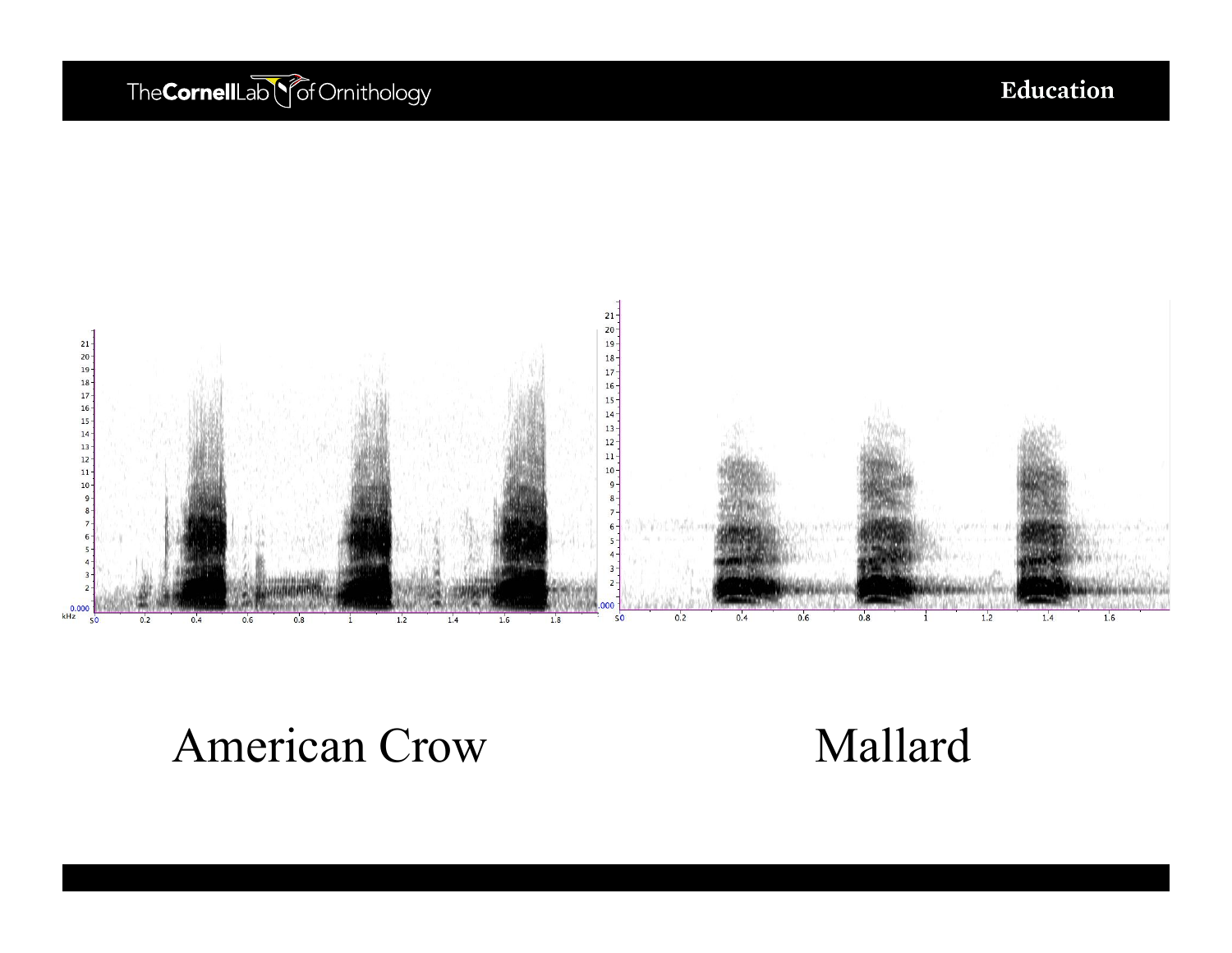# **Celebrate Urban Birds Sounds**

- Everyone, take a pen and a note card.
- For each sound, write the species name on the back.
- Draw your best estimate of what the spectrogram would look like on the front.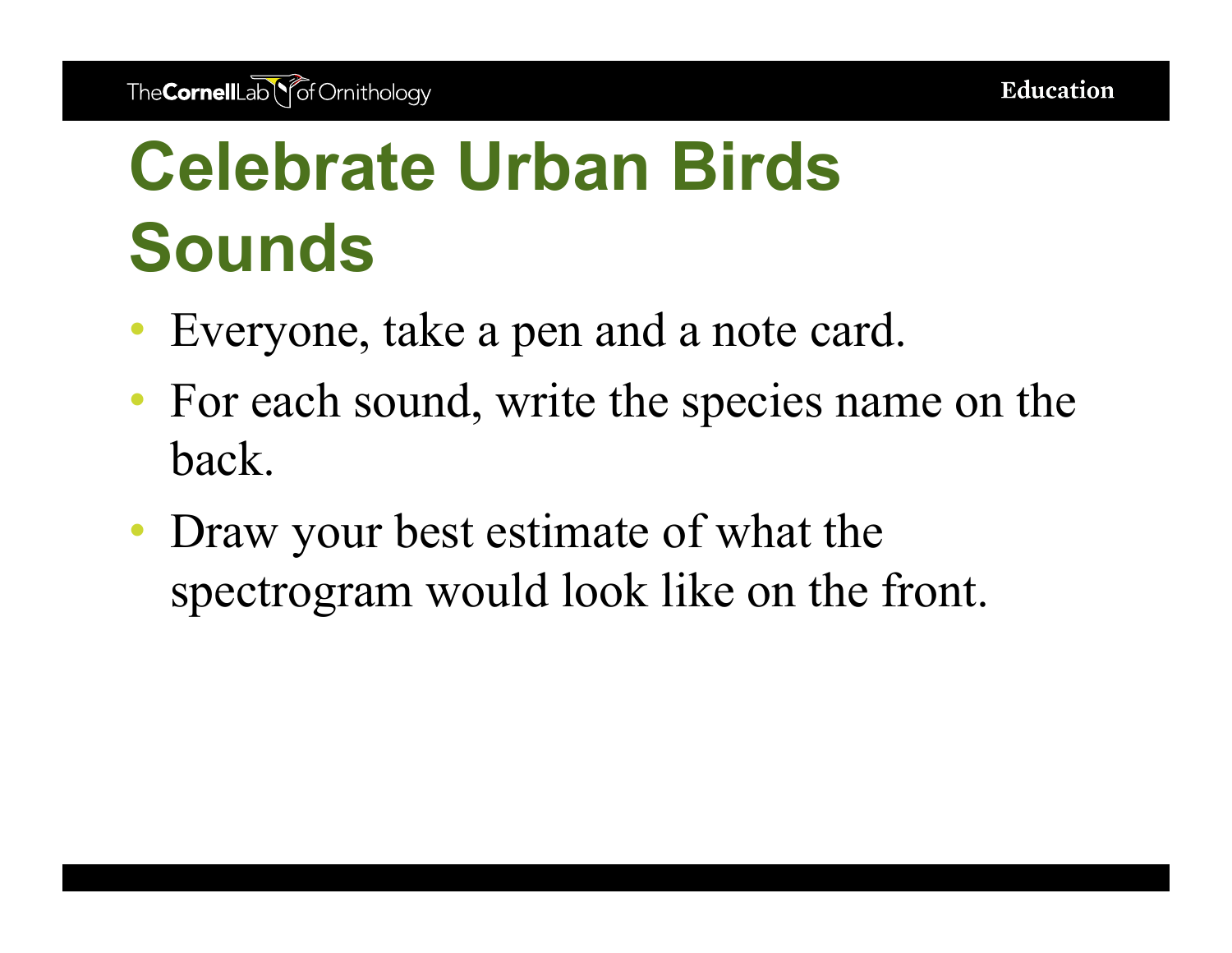# **Celebrate Urban Birds Sounds**

- Find a partner.
- Shuffle your cards and have one person hold up a picture.
- Your partner must guess the species by finding their own similar drawing.
- Keep track of how many you guessed correctly on the first, second, or third try.